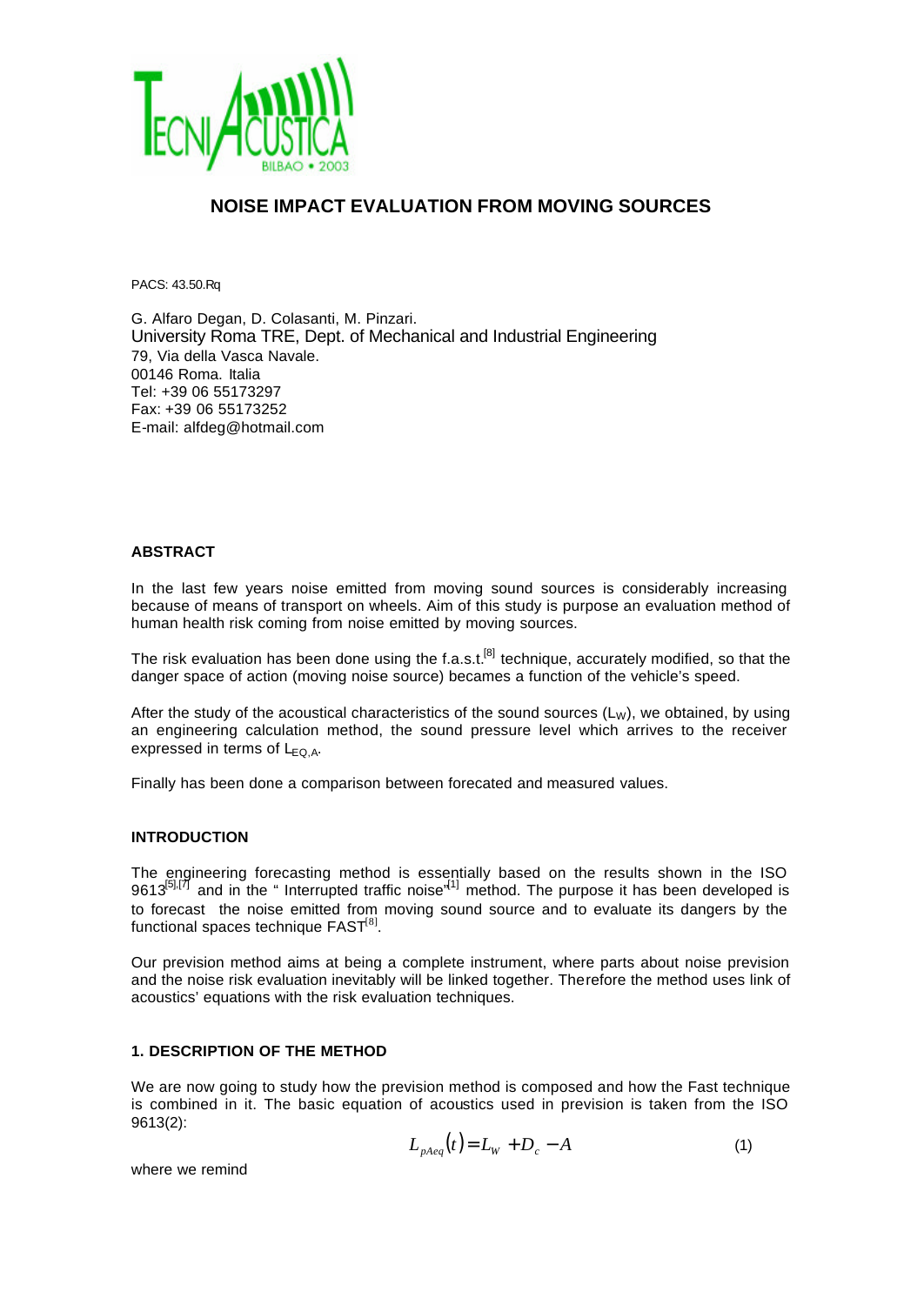$L_W$  is the machine 's power level  $1$ ;

 $D_{c\text{}}^{\phantom{\dag}}$  is the directivity correction term and is given by:

$$
D_c = D_I + D_\Omega \tag{2}
$$

where  $D<sub>l</sub>$  is the directivity index given by:

$$
D_I = L_p - L_{pm} \tag{3}
$$

 $L_P$  is the sound pressure level measured where the source is emitting with more energy; L<sub>PM</sub> is the medium sound pressure level of the source;

 $D_{\Omega}$  is the correction term used when a source is emitting into angles less than  $4\pi$  steradians; A is the sum of various different attenuations;

$$
A = A_{ATM} + A_{DIV} + A_{SOL} + A_{BAR} + A_{RIF} + A_{MISC}
$$
 (4)

The only term used is  $A<sub>DIV</sub>$  that represents the attenuation due to geometrical spreading for a point sound source emitting into a solid angle of  $4\pi$ :

$$
A_{\text{DIV}} = 20 \log \left( \frac{d}{d_0} \right) + 11 \text{ DB} \tag{5}
$$

The other terms of attenuation have not been considered in the experimentation because at low distances they didn't result influential.

#### **2. CALCULATION OF SOUND POWER LEVEL BY INTEGRAL**

The sound power of the studied machines has been calculated basing on the results obtained by the "Interrupted traffic noise" prevision method. The equivalent continuous A-weighted sound pressure level is:

$$
L_{\text{AEQ}} = 10 \log \left\{ \left[ \left( \frac{1}{T} \int_0^T p_A^2(t) dt \right] / p_0^2 \right] \right\}
$$
 (6)

where  $P_A$  is the instantaneous A-weighted sound pressure,  $P_0$  is the reference pressure.

We also remind the link between sound power and sound pressure so that:

$$
W = I * S = I * 4p * r^2
$$
 (7)

and

l

$$
I = p^2 / r^* c \tag{8}
$$

isolating the fraction of pressure we shall obtain:

$$
\frac{P^2}{p_0^2} = \frac{W}{W_0} * \frac{1}{4p * r^2}
$$
 (9)

we put it in the equation () where instead of using normal terms thus having:

$$
L_{AEQ} = 10 \log \left\{ \frac{1}{T} * \int_{0}^{T} \frac{W_A}{W_0} * \frac{1}{4\mathbf{p} * r^2(t)} dt \right\}
$$
(10)

In the term in the integral the sound power emitted is independent from time, as we are evaluating a machine moving at constant speed, so that W is constant. The time dependence of R (source–receiver distance) is a function of the machine's movement and of its speed. The only term inside the integral depending on the integration variable is the source–receiver distance. This result can be obtained when the machine's speed is constant. Now we change the variable of integration T, having:

$$
dt = \frac{dx}{V} \tag{11}
$$

Thus in the integral we have:

 $1$  This term may be previously known or, as we did, may be calculated using ISO standard<sup>[2]</sup>.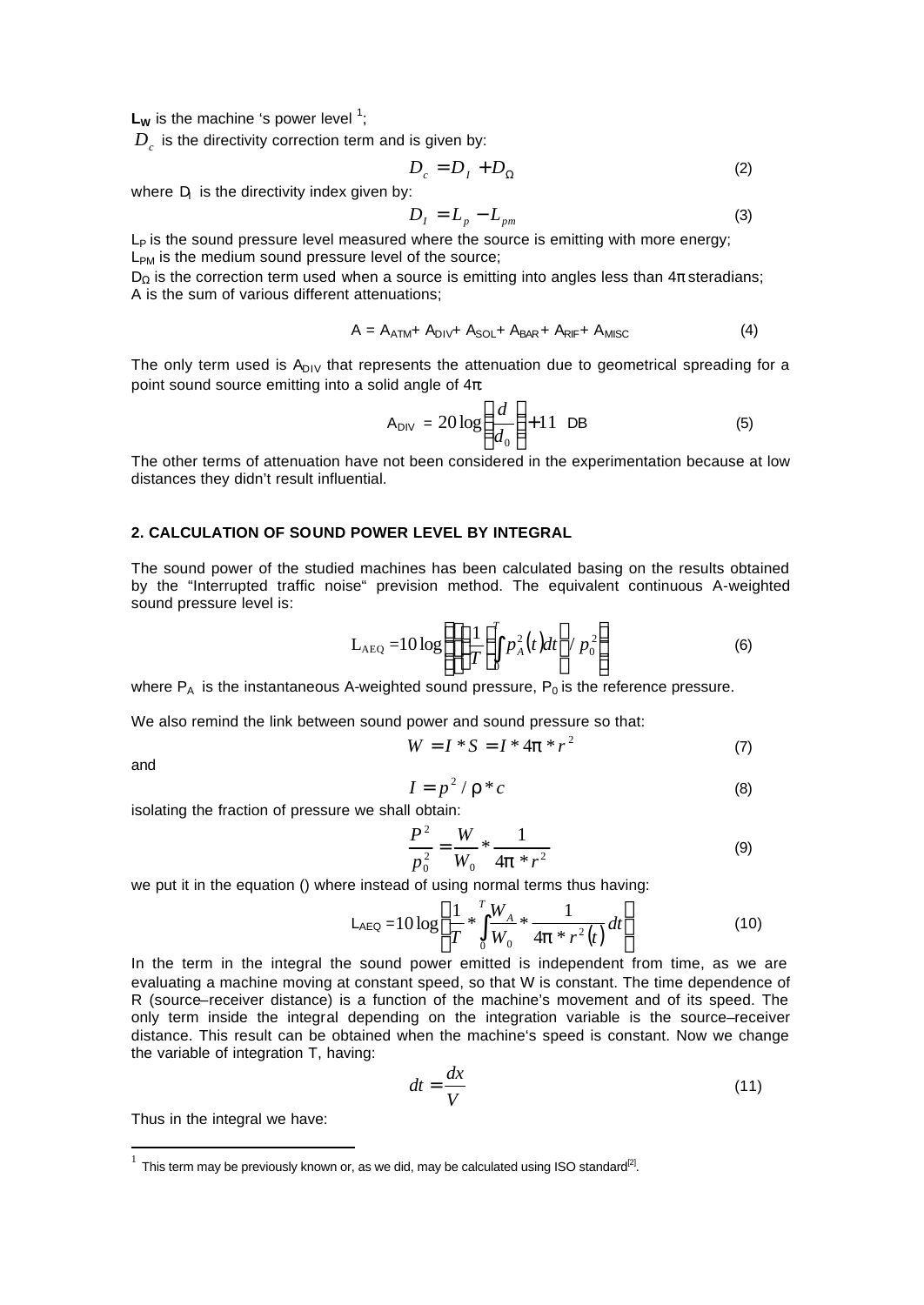$$
L_{AEO} = 10 \log \left\{ \frac{1}{T} * \int_{0}^{T} \frac{W_{A}}{W_{0}} * \frac{1}{4p * r^{2}(t)} \frac{dx}{V} \right\}
$$
(12)

Is important to stress that the physical phenomenon is described by the term density of the radiation energy:

$$
S_0 = \frac{W_A}{V_0} \tag{13}
$$

The unit of measure is Joule/m.

The term  $S<sub>o</sub>$  describes the sound emission characterizing the segment of road considered and which the source is moving on. It is evident that the car's emission at constant speed is characterized by a constant density of radiated energy and independent from machine 's position. The extremes of the integral are modified as follows: For:

 $T = 0$   $X = 0$ ; if T ? 0, then  $X = V^*T$ 



**Figure 1: Shape for studying noise coming from moving sound sources**

Replacing the term of distance, by posing  $r^2 = d_0^2 + x^2$  $r^2 = d_0^2 + x$ 

$$
L_{AEQ} = 10 \log \left\{ \frac{1}{T} * \int_{0}^{V*T} \frac{W_A}{W_0} * \frac{1}{4\mathbf{p} * (D_0^2 + x^2)} \frac{dx}{V} \right\}
$$
(14)

The solution of the integral is quite simple:

$$
L_{AEQ} = 10 \log \left\{ \frac{1}{T} * \frac{W_A}{W_0} \frac{1}{4\mathbf{p} * V} \left[ \frac{1}{D_0} \arctan \left( \frac{x}{D_0} \right) \right]_0^{V^*T} \right\}
$$
(15)

Thus remembering the definition of the power level, we have:

$$
L_{WA} = L_{AEG} - 10\log arctan\left(\frac{V*T}{D_0}\right) + 10\log\left\{T*V*4p*D_0\right\} \tag{16}
$$

#### **3. FAST TECHNIQUE**

In order to evaluate health risks, Fast technique defines the Functional Space (FS) as the minimum space for the fulfilment of a worker's activity; in the FS the worker is considered as always present in each point of the FS.

The technique also uses the definition of the space of action (SA) of the danger (material agent) as a space where the danger is characterized by means of its range of action and its duration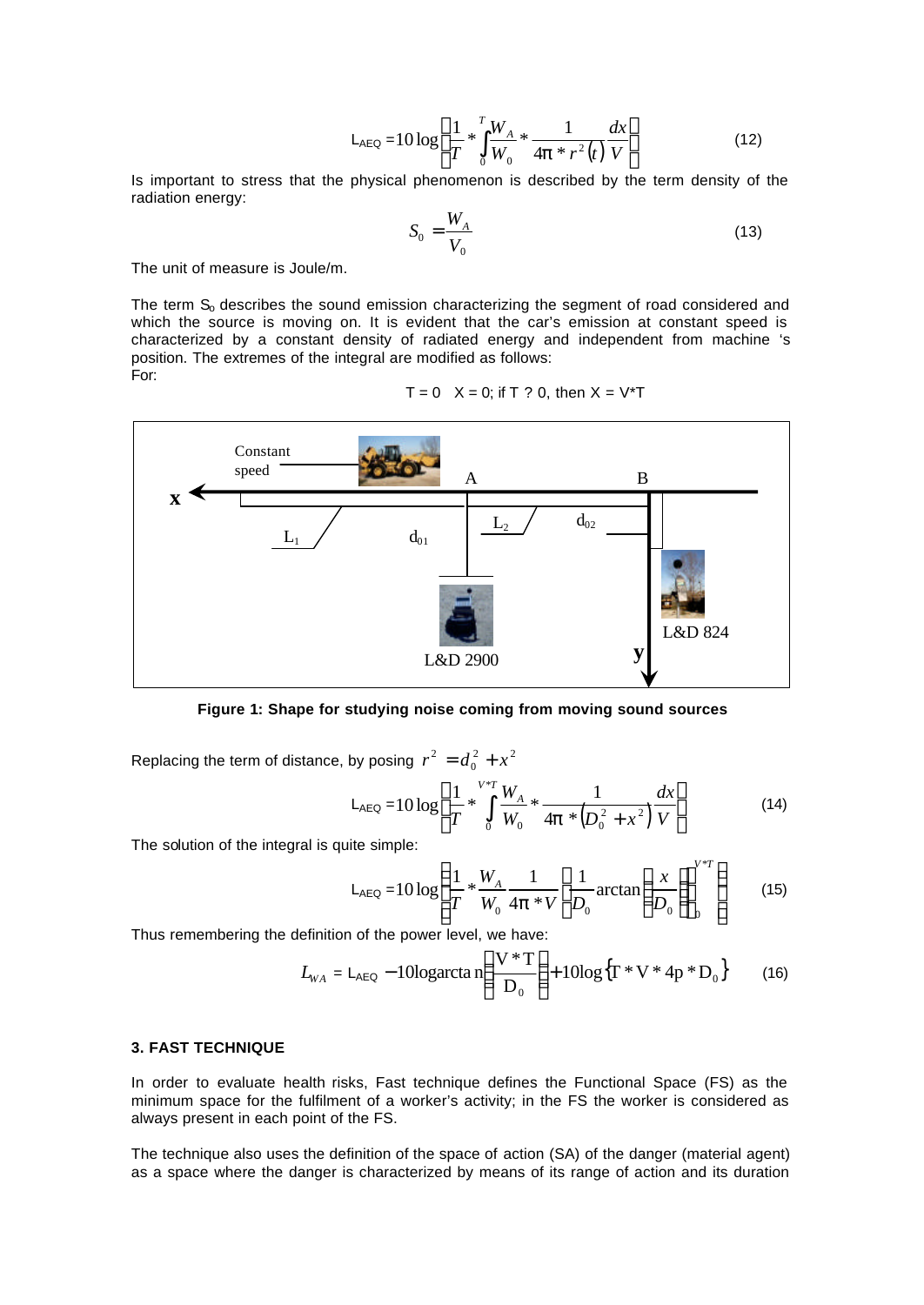time span. We can say worker is exposed to the danger if it is possible to appreciate a superposition of the two spaces (FS and SA).

The peculiarity introduced in our study, is considering that the SA moves together with the moving sound source. Thus the time of the worker's exposition is linked to the machine's permanence nearly the worker and to the machine's speed in the segment considered. This change from the original Fast technique allows us to evaluate risks coming from moving sound sources, because we can evaluate the time length of noise' s action. For risk's evaluation now we consider even the superposition of the spaces, but we can remember that now the material agent's space is moving with the machine' s speed.

## **3.1 Method of division in influence areas and Fast technique**

The method of division in influence areas is the technique by which it is possible to study the real moving sound sources, like for example a lorry, as fixed point sound sources. The equation of the acoustics used, indeed, can allow us to calculate the pressure level emitted by fixed point source. The initial data we have are: the car's speed, the length of the segment considered (car's route) and the receiver's position. The entire route is then divided in influence areas (segments) of constant length.

Thus the sound source is the segment of road considered as linear source. The linear source is replaced with an equivalent power point source, put in centre of the area. The point source inside the single area emits following the machine's movement, so it emits only during the period of the machine's permanence inside the same area. Whenever the machine enters into the following area, the equivalent source linked to this next area, starts emitting.

The choice about the subdivision in influence areas depends both on Fast technique and on the precision we need for the forecasting method.

Indeed, considering a single fixed car speed, if we increase the areas length we can see a successive increase of the permanence time length in the single area and a larger time action of the material agent (danger) on the receiver. For the risk evaluation, we use the equivalent sound pressure level  $L_{\text{Q},A}$ , because this parameter let us compare, on a common time length, the equivalent level due to the car's presence, related to different speeds.

It is evident, indeed, that the sound power emitted by the machine changes according to the speed, gear ratio and number of RPM. We can thus compare the various situations understanding that it is more dangerous a moving sound source that moves at low speed, with low emission, and whose action on the receiver is major in duration, than a source emitting at superior levels, but whose time of action on the receiver is lower, been its speed higher on the considered road span.

# **4. EXPERIMENTAL RESULTS**

In the phase of development we have studied the division in influence areas both with constant length and variable length. The comparison of the experimental results has let us understand that the second method of subdivision was more indicated for the shape used in the experimental phase.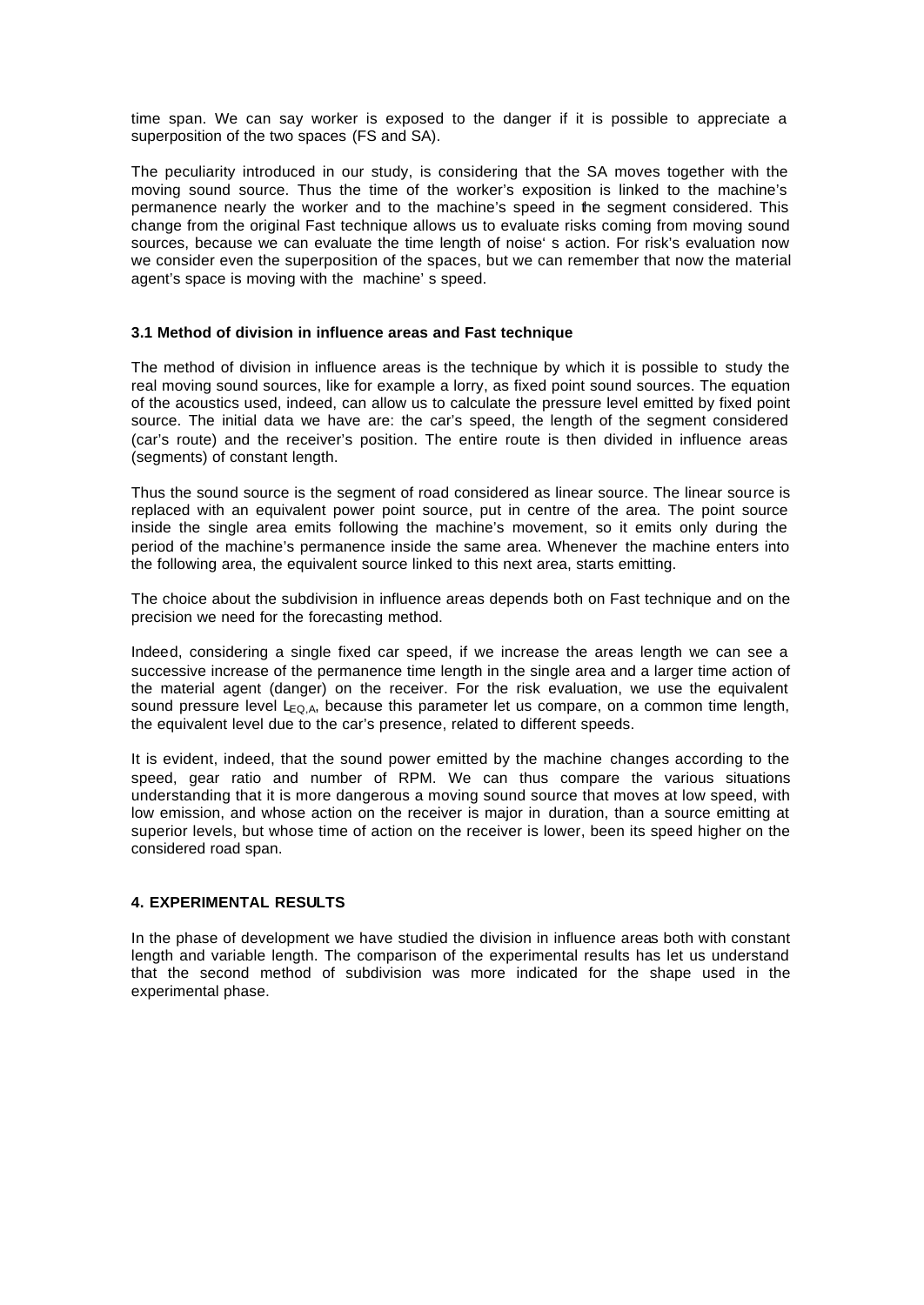

Figure 2: Sound pressure level and equivalent continuous level

The phonometric tests have been developed using simultaneously two analyzers (Larson & Davis 2900 and Larson & Davis 824). In this way we could compare the forecast and the measured values, using the data coming from an instrument to infer a prevision about the point where the other sound level meter was, and to compare directly the results obtained with the values read on the second sound level meter.

In the first phase of experimentation, the tests have been done using a fixed scheme for two sound level meters position (fig1), thus having the chance of repeating comparing the tests made at different time and places. Through the fixed scheme it had been possible to calibrate the algorithm of provisional method.

In each test the machine passes many different times along the segment of road considered at constant speed. This permits us to evaluate the measurement objectivity, being sure that no external factors have modified it.

The test have been made changing the machine's speed so as to stress the changing of the sound power level according to the speed and to the gear used.

The choice of subdivision in influence area number is the most delicate part, because both the accuracy of prevision and the following risk evaluation through the Fast technique, depend on it.

Therefore the calculation program operates in an iterative way, making a comparison between the prevue level and the measured one each time increase the number of areas influence increases. The iterative way goes on until the difference doesn't come to a fixed value below 0,2 dBA.

The integral calculation changes in the case as the machine passes in front of the first sound level meter station and continues in his run as the picture shows. It can be noticed that the fault in the prevision compared to the value given to the sound level meter floats a lot even of 2 or 3 dBA according to the areas number division. When the number increases the floating decreases in intensity, until when the forecasting fault becomes negligible.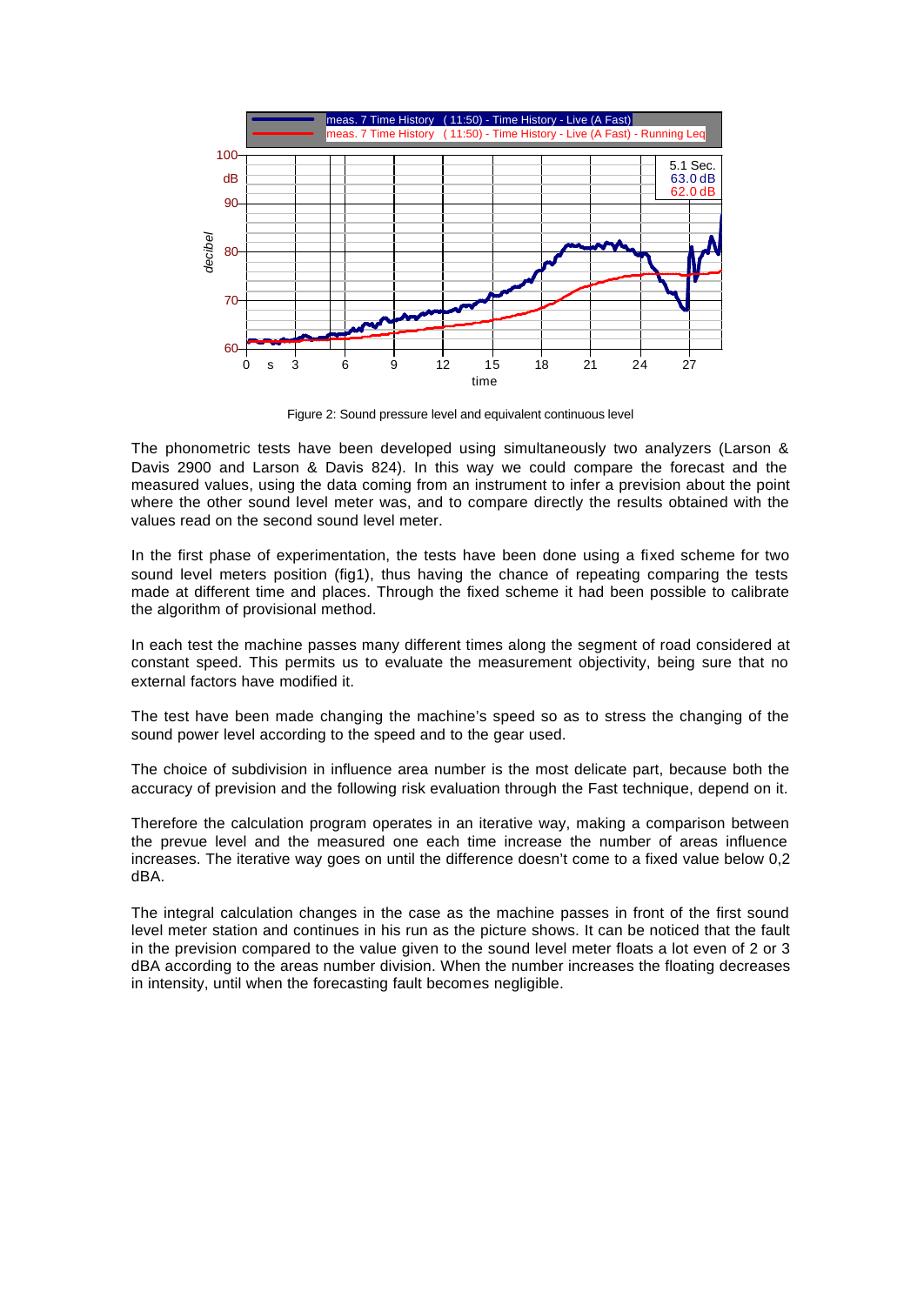

Figure 3. Difference in dB linked to n° of areas in the point A

This relationship between the measured value and the prevision difference cannot be noticed using the same method in the second sound level meter's position. In this case, indeed, the trend of the difference decreases as the number of influence areas increase, and the floating previously observed cannot be seen. We can also stress that when we study the floating phenomenon of the differences, the prevision calculated in the point A of the figure (1), moves more rapidly to the real value.

The difference of the influence areas number we have to use in both cases, shows the shape called "pass by" where the car just moves in front of the receiver is more sensitive to the geometrical distances variation of the point sources considered, but the prevision moves at highest speed to real value. Therefore, the study of the number one sound level meter shape has to use a greater number of influence areas to obtain an acceptable prevision. Another important aspect to consider is the distance  $d_0$ , the receiver's distance from the car's transit line, and the test way's length.

Through the experimental values we observe that increasing the distance  $d_0$  and maintaining constant the way length, the prevision reaches a high degree of accuracy even with allowance of the influence areas number.



Figure 4. Difference in dB linked to n° of areas in the point B